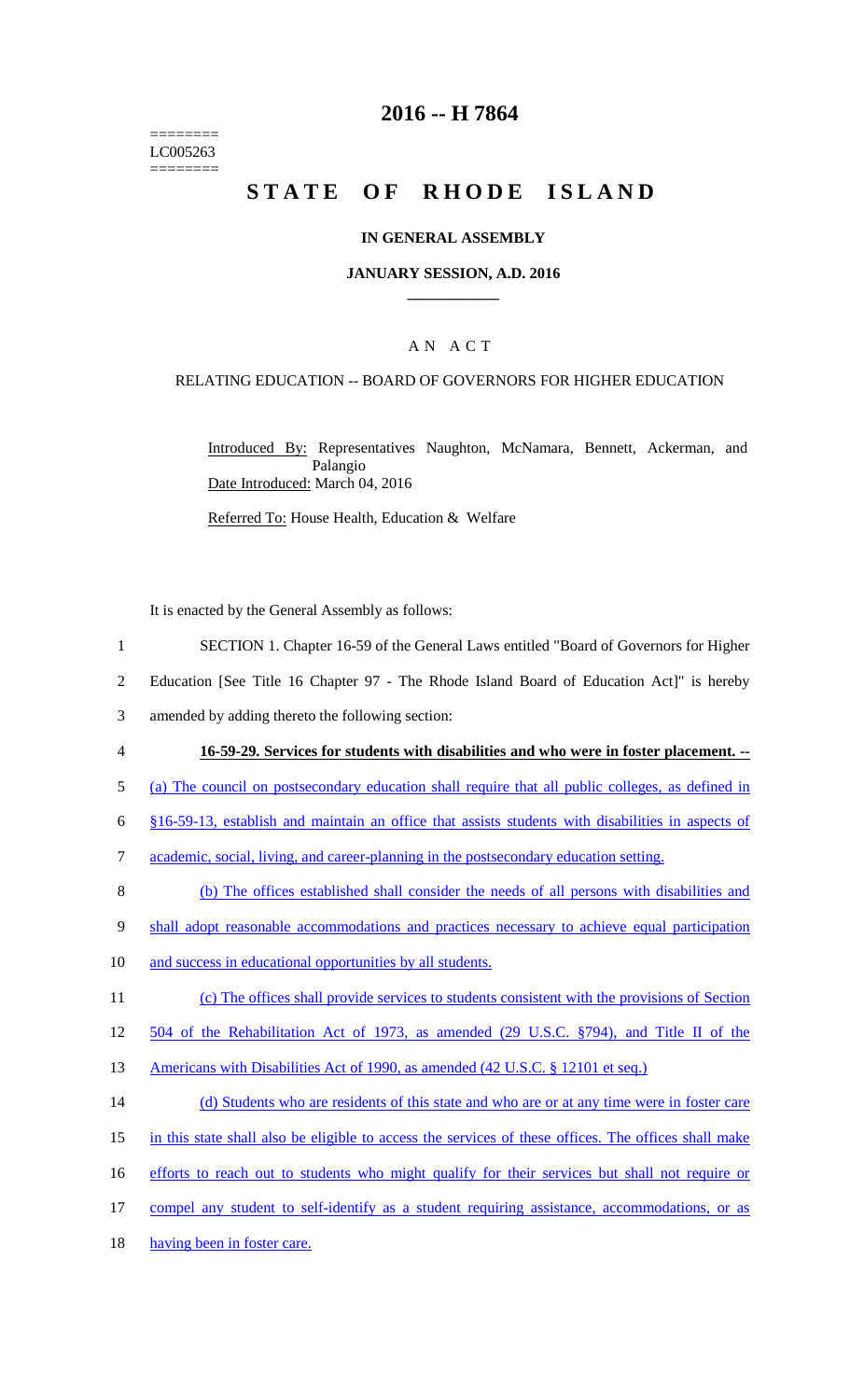1 SECTION 2. This act shall take effect upon passage.

#### $=$ LC005263  $=$